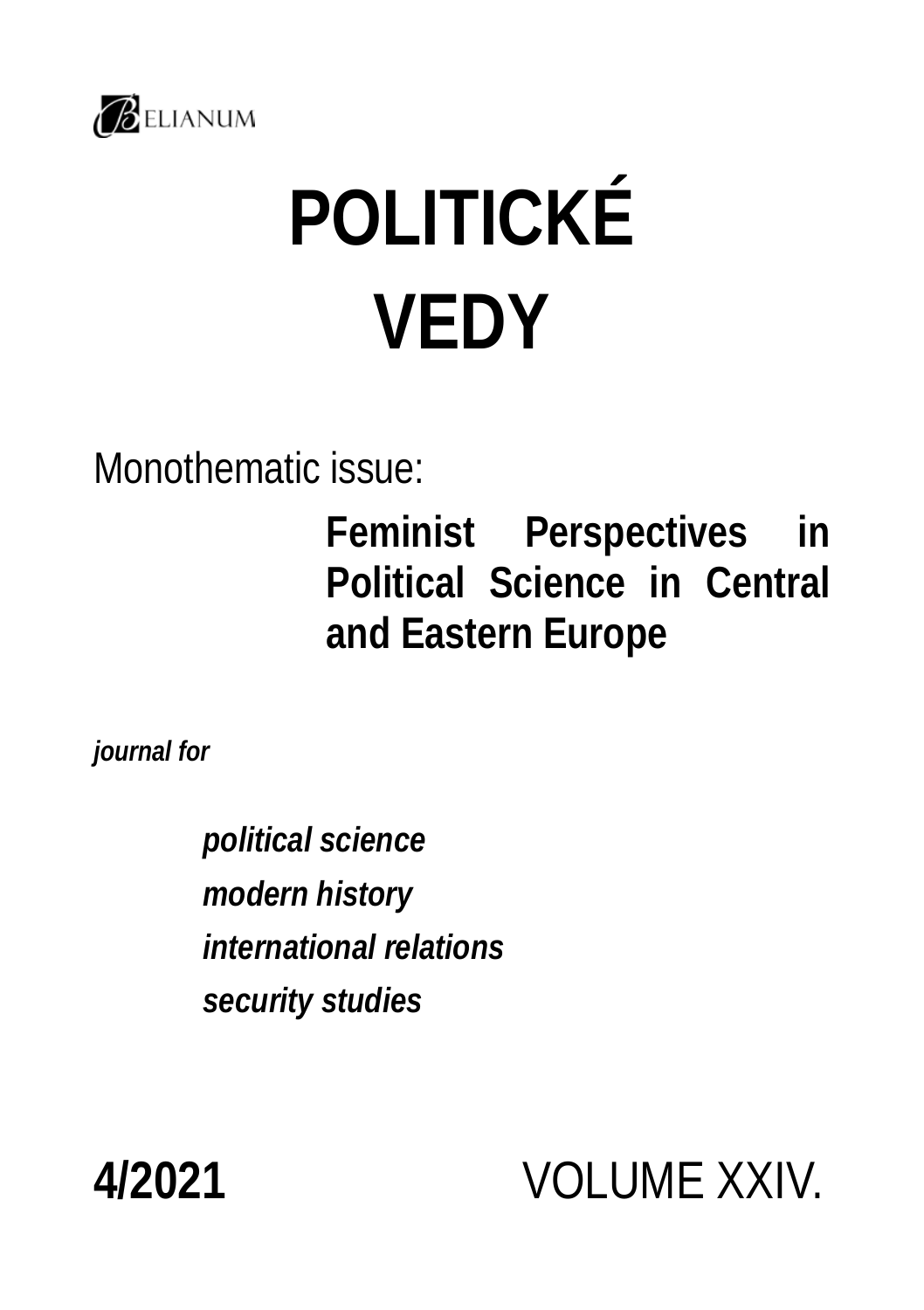## *POLITICKÉ VEDY*

journal for political science, modern history, international relations, security studies / časopis pre politológiu, najnovšie dejiny, medzinárodné vzťahy, bezpečnostné štúdiá

*PRINTED / VYCHÁDZA:* quarterly / štvrťročne *VOLUME / ROČNÍK:* XXIV. *NUMBER / ČÍSLO:* 4/2021 *LICENSE NUMBER / EVIDENČNÉ ČÍSLO:* EV 755/08 *PRICE / CENA:* 3,50 € / 105,40 SKK s DPH *DATE OF PUBLICATION / DÁTUM VYDANIA:* 15.12.2021 **ISSN** 1335-2741

#### *PUBLISHER / VYDAVATEĽ:*

Belianum, Matej Bel University Press Národná 12, 974 01 Banská Bystrica, Slovak Republic IČO 30232295

#### *EDITORIAL OFFICE / REDAKCIA:*

Faculty of Political Science and International Relations Matej Bel University in Banská Bystrica Kuzmányho 1, 974 01 Banská Bystrica, Slovak Republic tel.: 00421 48 446 1614 fax: 00421 48 446 1200 e-mail: politicke.vedy@umb.sk

Časopis Politické vedy je publikovaný na základe podmienok Creative Commons Attribution 4.0 International CC-BY-4.0 / Journal Politické vedy is provided under the conditions of Creative Commons Attribution 4.0 International CC-BY-4.0

*COVER / OBÁLKA:* Daniel Dom *PRINT / TLAČ:* EQUILIBRIA, s.r.o.



**Journal is indexed and abstracted / Časopis je indexovaný a abstraktovaný**: IndexCopernicus, EBSCO, CEEOL, Proquest, ERIHPLUS, Web of Science